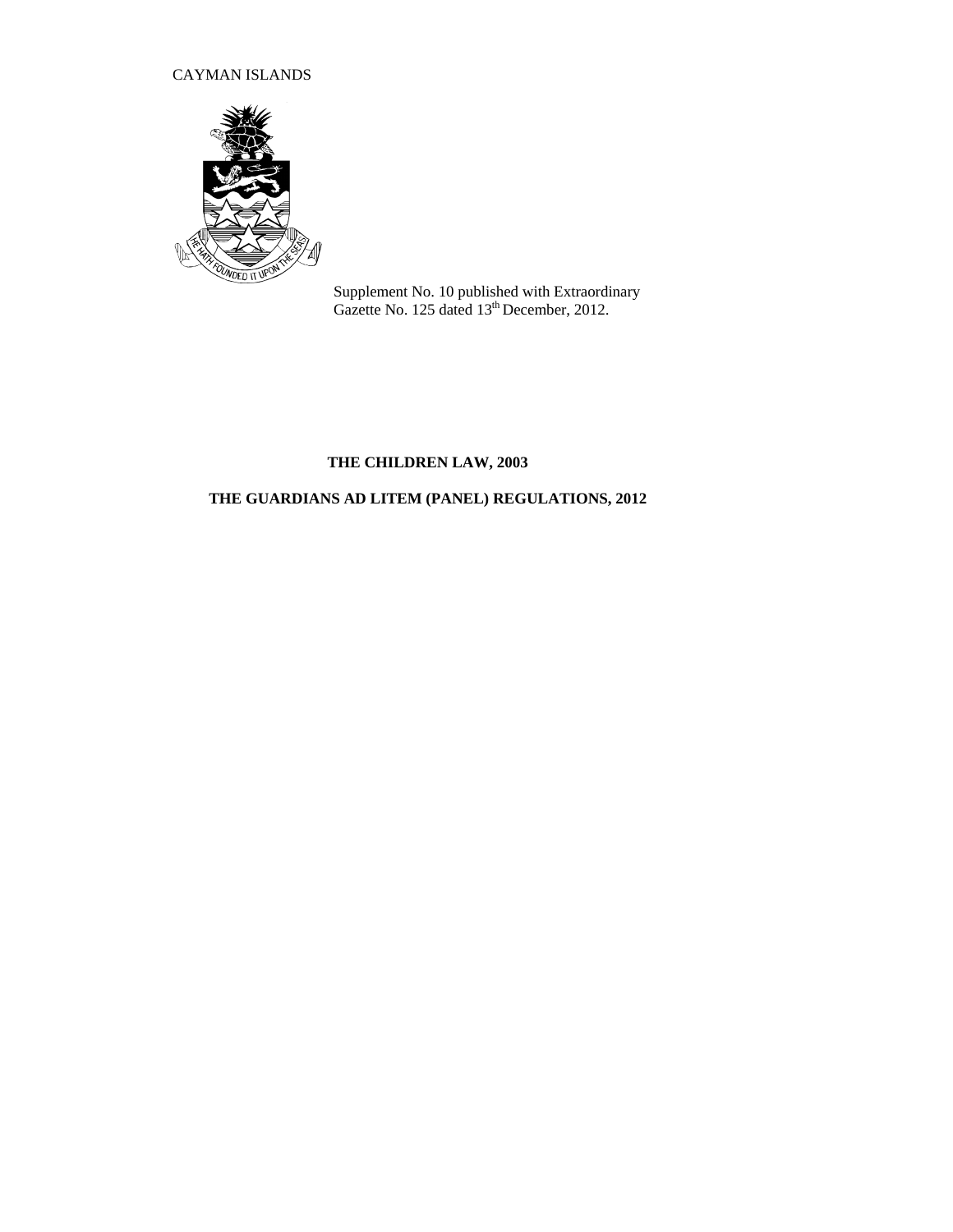# **THE GUARDIANS AD LITEM (PANEL) REGULATIONS, 2012**

### **ARRANGEMENT OF REGULATIONS**

- 1. Citation
- 2. Definitions
- 3. Establishment of panel
- 4. Appointment of guardians ad litem panel<br>5. Selection of guardians ad litem for relevan
- Selection of guardians ad litem for relevant proceedings
- 6. Complaints committee and panel committee<br>7. Termination of panel membership
- Termination of panel membership
- 8. Complaints about the operation of the panel and members of the panel
- 9. Expenses, fees and allowances of members of panel
- 10. Administration of the panel and panel administrator
- 11. Panel committee functions
- 12. Monitoring the work of guardians ad litem
- 13. Training

#### **SCHEDULES**

SCHEDULE 1 – Complaints Committee SCHEDULE 2 – Panel Committee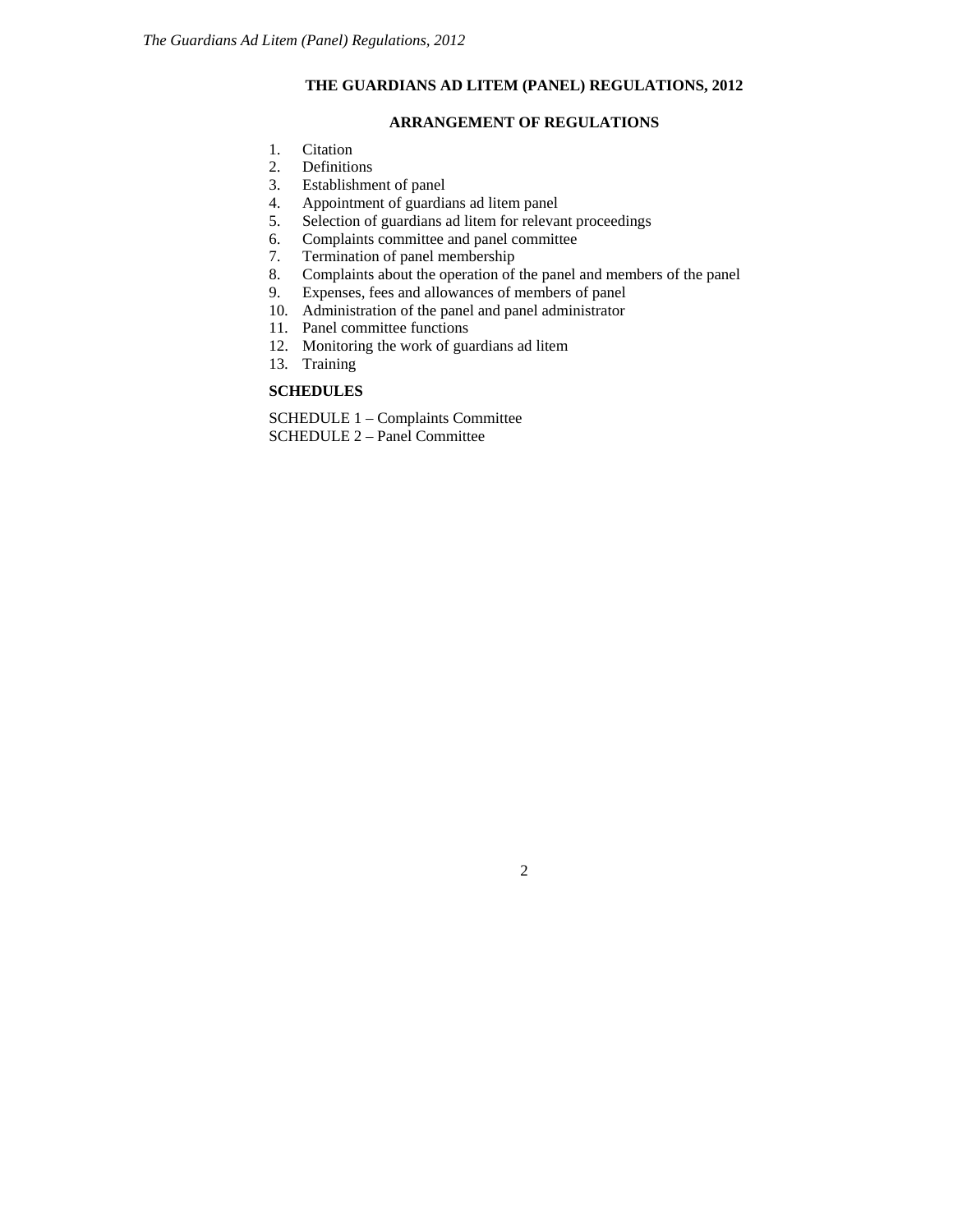## CAYMAN ISLANDS

#### **THE CHILDREN LAW 2003**

#### **THE GUARDIANS AD LITEM (PANEL) REGULATIONS, 2012**

The Governor in Cabinet, in exercise of the powers conferred by section 43(7) of the Children Law, 2003, hereby makes the following Regulations-

1. These Regulations may be cited as the Guardians Ad Litem (Panel) Regulations, 2012. Citation

2. In these Regulations - Definitions

"complaints committee" means a committee established under regulation 6(1)(a);

"Department" means the Department having responsibility for the welfare of children;

"Judicial Administration Department" means the department of Government responsible for the administration of the courts;

"Law" means the Children Law, 2003;

"panel" means a panel established under regulation 3;

"panel committee" means a committee established under regulation 6(b); and

"relevant proceedings" means specified proceedings as defined in section 43(6) of the Children Law, 2003.

3. There is established a panel to be known as the guardians ad litem panel. Establishment of panel

4. (1) The Governor in Cabinet shall appoint the members of the panel. Appointment of

guardians ad litem panel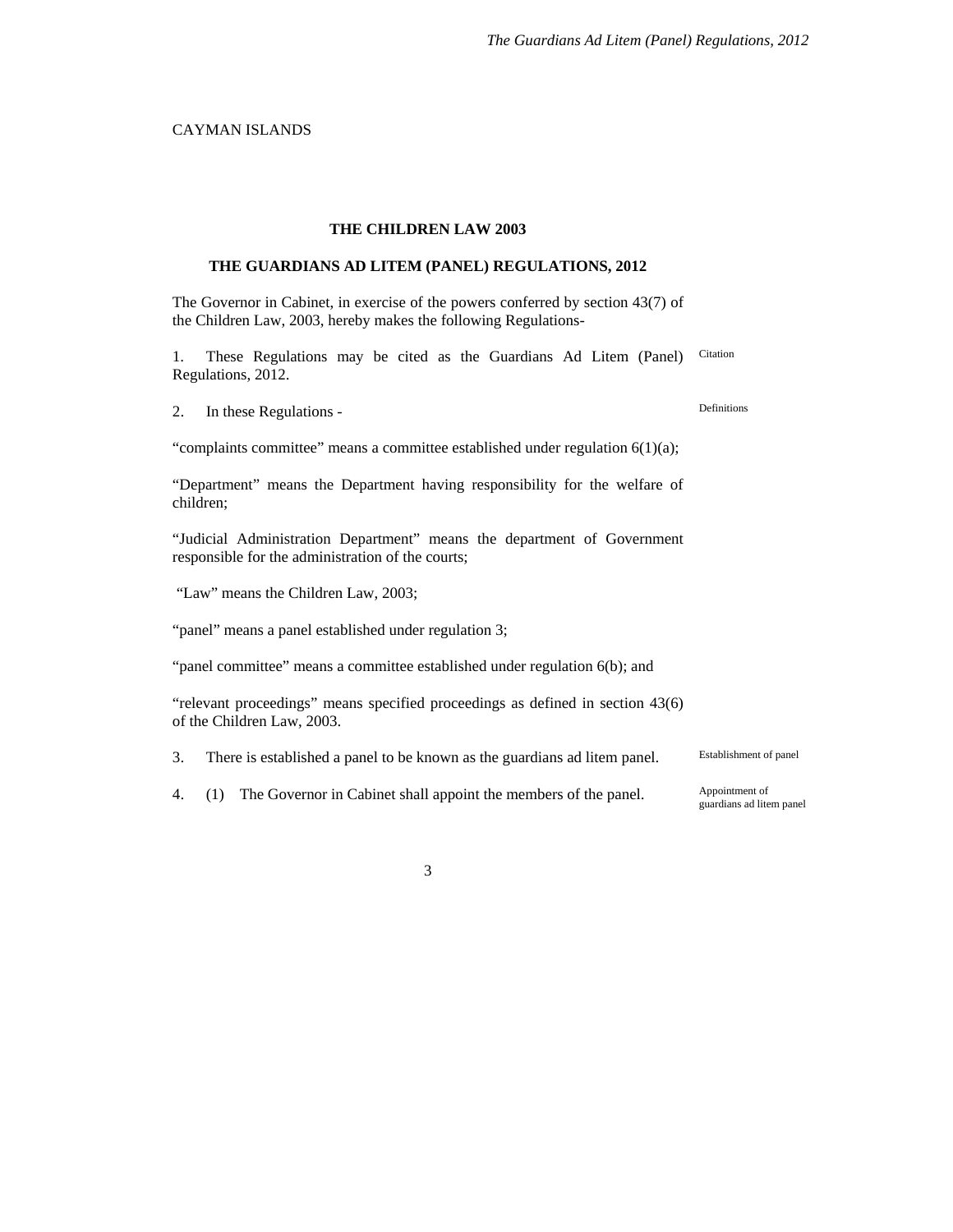(2) The panel shall consist of not less than five nor more than ten persons chosen from among the professional persons in the Islands who, in the opinion of the Governor in Cabinet, have wide knowledge and experience in child care or law.

(3) The Governor in Cabinet shall, in respect of any person whom he considers for appointment to the panel-

- (a) interview each person;
- (b) consult with the panel committee; and
- (c) obtain the names of at least two persons who can provide a reference in writing for the person whom he proposes to recommend for appointment.

(4) The Governor in Cabinet shall notify in writing any person who is appointed to the panel.

(5) The Governor in Cabinet shall maintain or cause to be maintained a record of those persons appointed to the panel.

(6) A person shall be appointed to the panel for a period not exceeding three years and shall be eligible for reappointment.

(7) The Governor in Cabinet shall cause the names of the persons appointed to the panel to be published in the Gazette.

Selection of guardians ad litem for relevant proceedings

5. Guardians ad litem to be appointed under section 43 of the Law for the purposes of relevant proceedings shall be selected from the panel of persons established by these Regulations.

Complaints committee and panel committee

6. (1) For the purpose of assisting the Governor in Cabinet with matters concerning the membership, administration and procedures of the panels and the monitoring of work of guardians ad litem in relevant proceedings there is established-

- (a) a complaints committee in accordance with Schedule 1, which shall have functions conferred on it by regulation 8; and
- (b) a panel committee in accordance with Schedule 2 which shall have the functions conferred on it by regulations 11 and 12(1)(a).

(2) Members of the complaints committee and the panel committee shall be appointed by the Governor in Cabinet.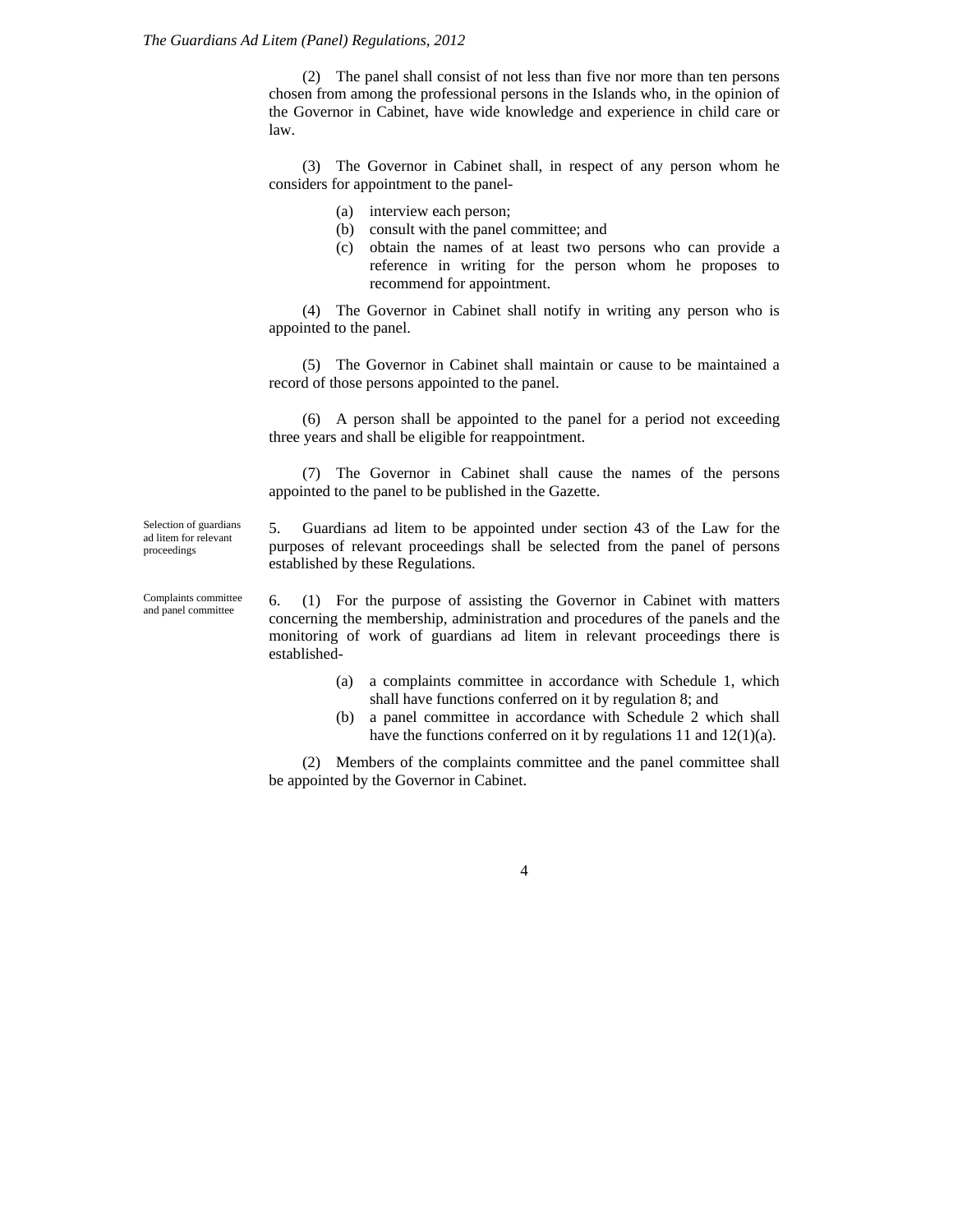(3) The Governor in Cabinet shall cause the names of the persons appointed to the complaints committee and panel committee to be published in the Gazette.

7. (1) The Governor in Cabinet may terminate a person's membership on the panel in circumstances where he considers that person unable or unfit to carry out the functions of a guardian ad litem.

(2) The Governor in Cabinet, before terminating a person's membership on the panel, shall-

- (a) notify him in writing of the reasons why it is proposed that his membership on the panel should be terminated; and
- (b) give him an opportunity of making representations in writing.

8. (1) For the purpose of monitoring the administration and procedures of the panel and the works of guardians ad litem in relevant proceedings, the Governor in Cabinet shall establish a procedure for considering complaints about the operation of the panel and about any member of the panel.

(2) The Judicial Administration Department shall investigate any such complaint and if it cannot be resolved to the satisfaction of the person making it, that department, after consultation with the Governor in Cabinet, shall refer the matter to the complaints committee for its recommendations.

(3) Any person in respect of whom a complaint is made shall be notified by the Governor in Cabinet in writing of the complaint and shall be given an opportunity to make representations.

(4) If the matter is referred to the complaints committee, the committee shall provide the person with an opportunity to make representations.

(5) The Governor in Cabinet shall make a decision on a complaint referred to the complaints committee only after having taken into account the recommendation of the complaints committee and he shall notify in writing the person who made the complaint and any person in respect of whom the complaint was made.

9. The reasonable expenses incurred in respect of relevant proceedings of members of the panel and training of and allowances for the members of the panel in respect of relevant proceedings shall be defrayed out of moneys voted for those purposes by the Legislative Assembly.

Complaints about the operation of the panel and members of the panel

Termination of panel membership

Expenses, fees and allowances of members of panel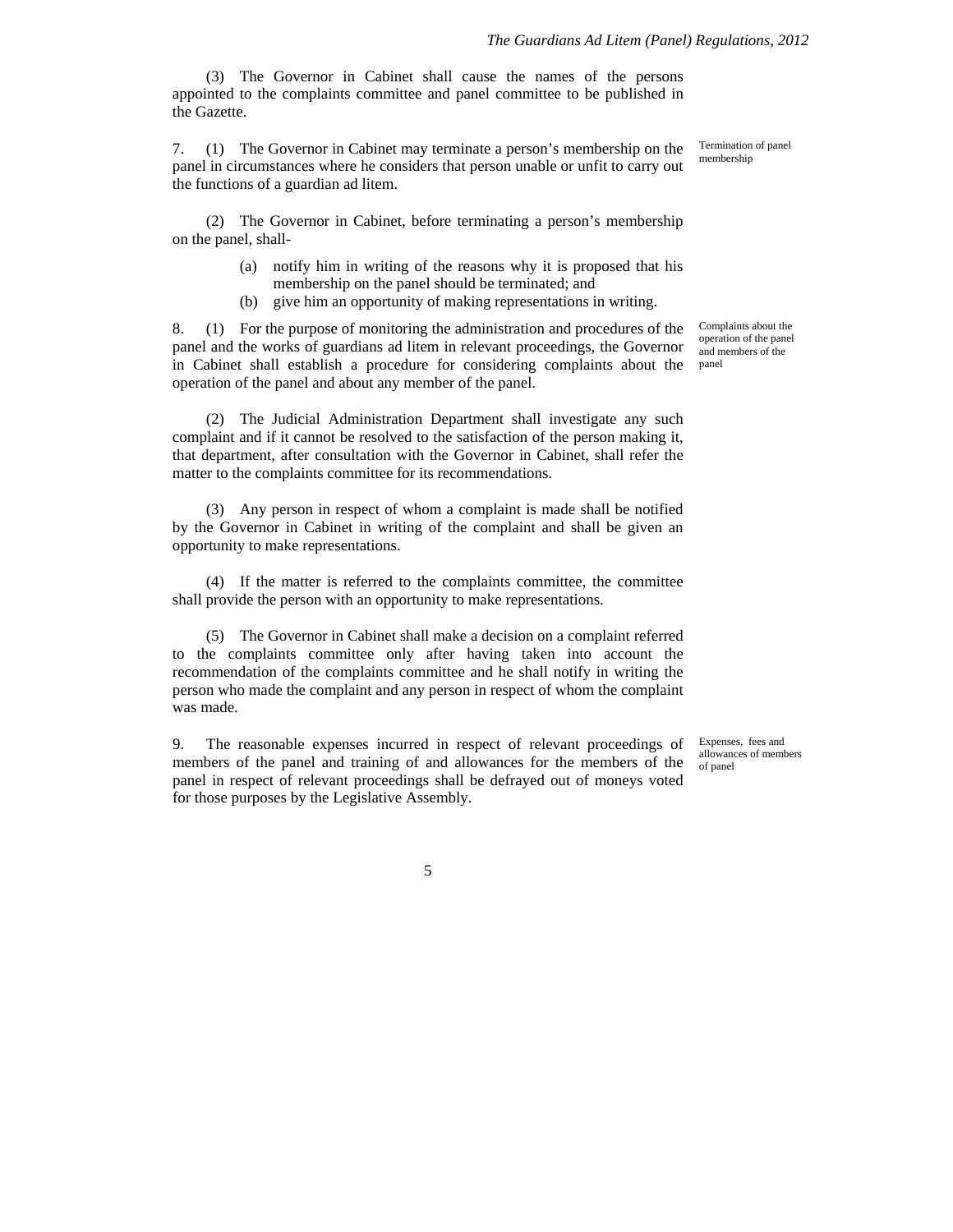#### *The Guardians Ad Litem (Panel) Regulations, 2012*

Administration of the panel and panel administrator

10. (1) The Judicial Administration Department shall be responsible for the administration of the panel and shall appoint a panel administrator to assist with the administration of the panel.

(2) The panel administrator shall have such qualifications and experience as the Judicial Administration Department considers appropriate.

(3) The panel administrator shall not participate in the Department's functions in respect of providing services for children and their families other than the administration of the panel.

(4) The records to be kept by the panel administrator in relation to the operation of the panel shall include-

- (a) the name of each child in respect of whom a guardian ad litem is appointed from the panel;
- (b) a description of the relevant proceedings in respect of which the appointment is made;
- (c) the date of each appointment of a person as a guardian ad litem;
- (d) the date on which work started in respect of that appointment;
- (e) the date on which the work finished;
- (f) details of fees, expenses and allowances in each case in which there has been such an appointment; and
- (g) the results of the proceedings in each case in which there has been such an appointment.

11. The panel committee shall, if requested by the Judicial Administration Department assist in the administration of the panel and advise the court on-

- (a) the standards of practice of guardians ad litem in relevant proceedings;
- (b) the appointment and reappointment of guardians ad litem to the panel, termination of their appointment and review of their work;
- (c) the training of guardians ad litem; and
- (d) matters arising from complaints concerning guardians ad litem and the administration of the panel (but not the investigation of particular complaints).

Monitoring the work of guardians ad litem

Panel committee functions

> 12. (1) For the purposes of monitoring the work of guardians ad litem, the Judicial Administration Department shall-

- (a) obtain the views of the panel committee on the work of each member of the panel who has been appointed a guardian ad litem; and
- (b) review the work of each such member of the panel,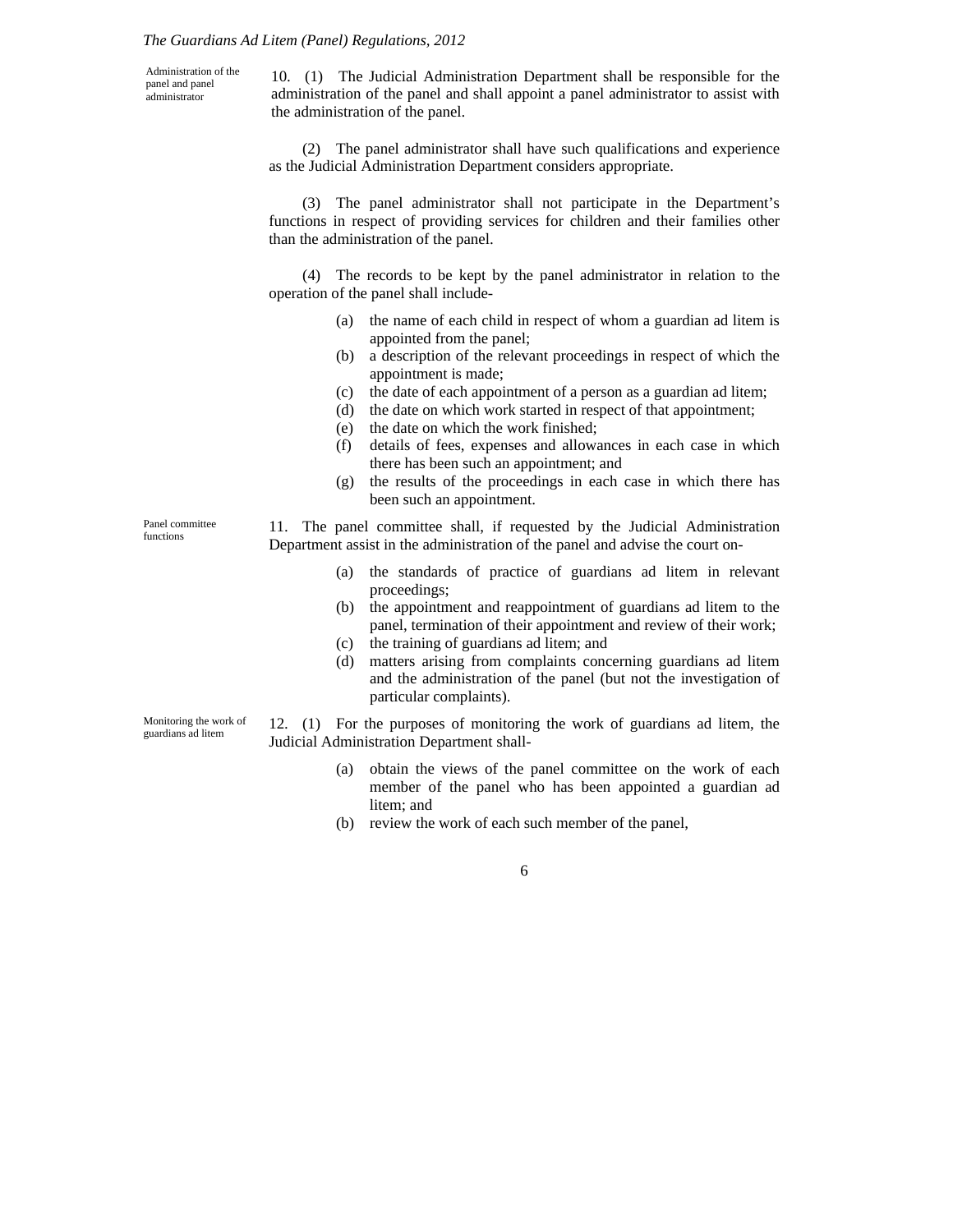at least once annually for the duration of the appointment to the panel.

(2) The results of each review shall be recorded by the Judicial Administration Department in writing and it shall send a copy of the results to the Governor in Cabinet and the member of the panel to whom they relate.

13. The court shall, having regard to the cases in which members of the panel have been or may be appointed as a guardian ad litem, identify any training needs which members of the panel may require and make reasonable provision for such training. Training

### **SCHEDULE 1**

(Regulation 6(1)(a))

#### **Complaints Committee**

- 1. The complaints committee shall consist of the following persons-
	- (a) an attorney-at-law within the Government service who shall be chairman;
	- (b) two members of the public who are not officers of the Department and who, in the opinion of the Governor in Cabinet, have wide experience in child care or law; and
	- (c) a person who is a member of a voluntary organisation responsible for the care and maintenance of children.

2. Members shall be eligible for re-appointment.

3. Appointments to the panel committee shall be for a period not exceeding three years as the Governor in Cabinet shall specify on making the appointment.

#### **SCHEDULE 2**

(Regulation 6(1)(b))

## **Panel Committee**

- 1. The panel committee shall consist of the following persons-
	- (a) a chairman who shall be a judge or magistrate designated by the Chief Justice;
	- (b) an officer of the Department; and
	- (c) a person who has wide experience of child care who is not an officer of the Department.